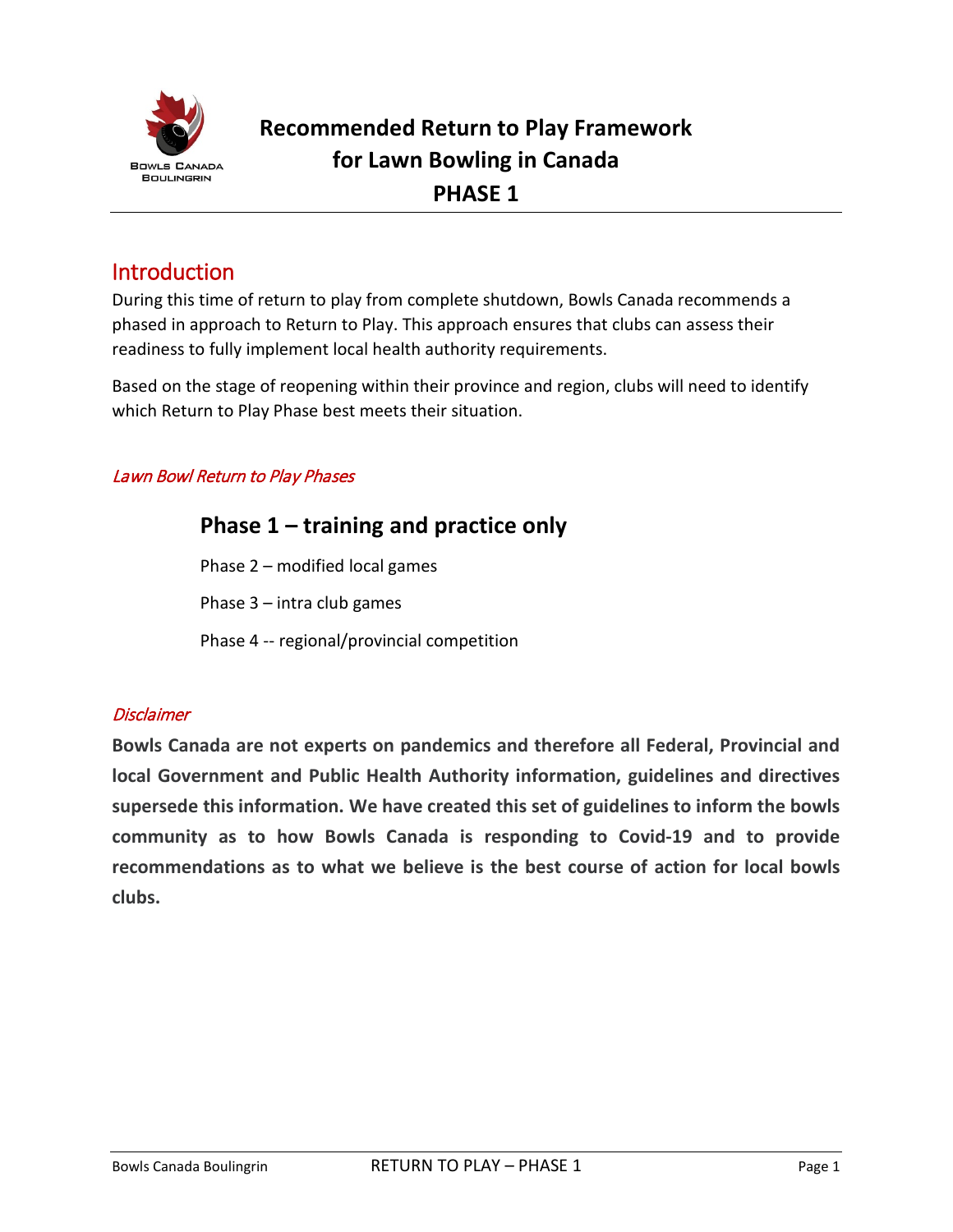#### Phase 1 Readiness

This document contains a series of recommendations for how we might imagine 'rebooting' lawn bowling activity during the first phase of returning to play. It is essential that any and all decisions regarding the timing and protocol for a resumption of Bowls activity *must* adhere to Federal, Provincial and Local Public Health Authorities. To determine readiness for Phase 1 return to play implementation, the following steps are recommended.

- 1. Clubs **MUST** first contact their Provincial Bowls Associations before implementing Phase 1 of the Return to Play protocols or before moving on to the next phase of Return to Play. Failure to do so may result in clubs unknowingly implementing protocols that are in breach of provincial government directives. Provincial Associations are working closely with their Government representatives on what standards are required for sport and recreation facilities.
- 2. Clubs must also confirm with their insurance providers that they are covered for this phase of Return to Play protocols.
- 3. Identify the stage of physical distancing relaxation approved by local public health authorities and confirm that the club is able to implement the required standards.

Only once a club has confirmed their readiness to implement Phase 1, should they proceed with development of a Return to Play protocol for their club. The following are recommendations on how bowls clubs may consider operations once their local authorities have given them permission to access their facilities. This is not definitive and it cannot be emphasized enough that clubs must work with the Provincial Associations and their local Public Health Authorities to create a tailored Return to Play protocol.

#### This Framework

This Return to Play Framework recommends that the following six areas be considered for any return to play implementation plans.

- 1. Pre-Screening
- 2. Recommended Operations Protocols
	- a. Clubhouse
	- b. Common Storage and Equipment Use
	- c. Phase Appropriate Bowls Activity
- 3. Bowler Expectations
- 4. Turf Maintenance
- 5. General Safety Protocols
- 6. Tracing Protocols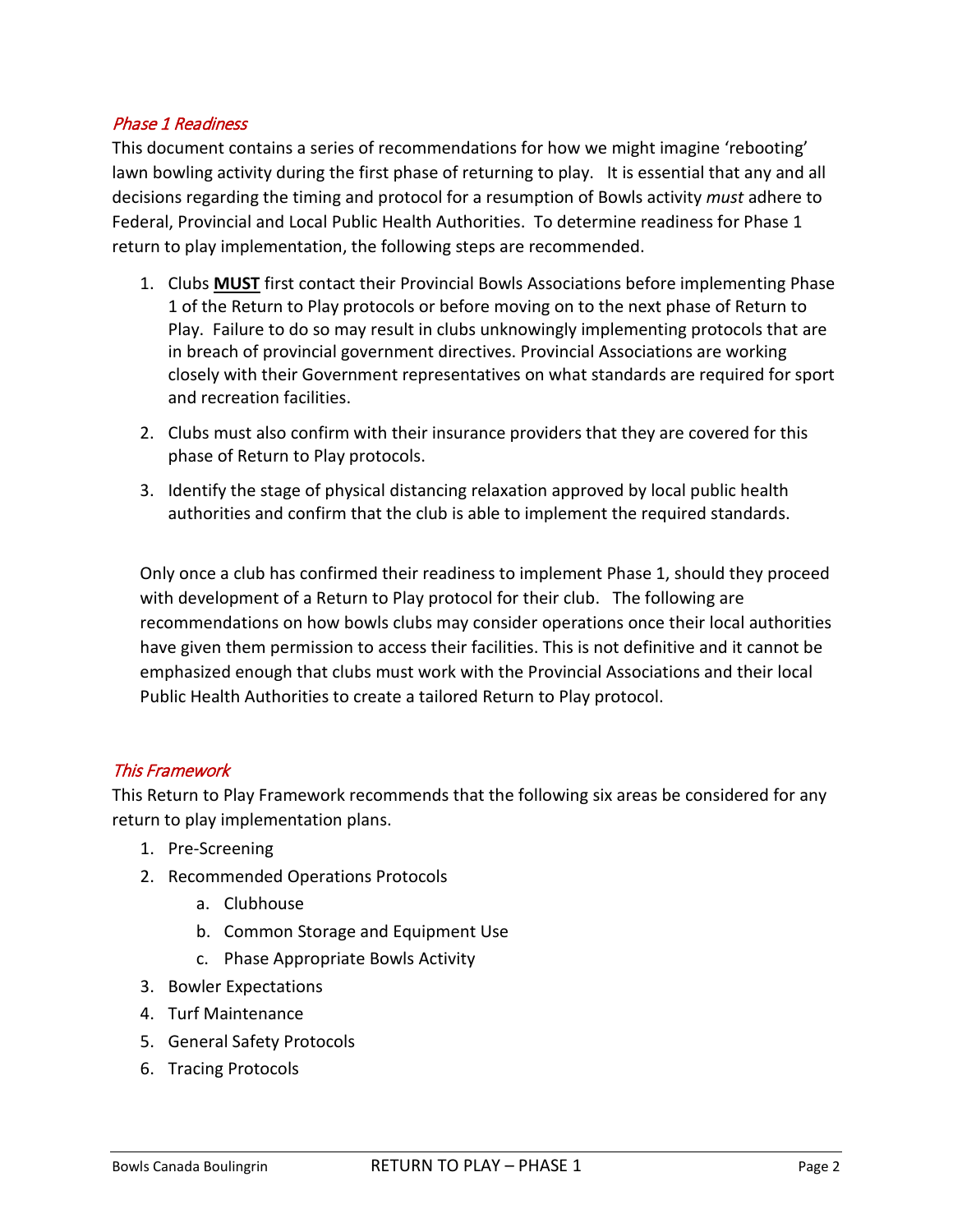# Pre-Screening

- $\Box$  Clubs should ensure that all participants are aware of signs and symptoms of COVID-19.
- $\Box$  Consider encouraging participants to use the Government of Canada tracking [application](https://ca.thrive.health/) to monitor and track symptoms before coming out to play. Use of this application would also help with the implementation of a tracing protocol.
- $\Box$  It is recommended that clubs consider appointing a safety officer or safety committee that will be responsible for overseeing and monitoring the return to play protocol.

# Recommended Protocols for Operations

#### **Clubhouse**

It is strongly recommended that in Phase 1 of Return to Play the clubhouse remain closed to further reduce the potential of infection spread unless clubs are able to meet the following recommendations in addition to the requirements of local Public Health Authorities.

If the following safety measures cannot be implemented, then the club should consider whether or not the clubhouse can be safely opened. At all times, the guidelines and legislations of Provincial and Local Health Authorities must be respected and will take precedence over these recommendations.

- Place signage by all entrances and storage facilities outlining the physical distancing guidelines in place, as well as hand-washing recommendations/protocols.
- Dedicate resources to [clean and sanitize](https://www.canada.ca/en/public-health/services/publications/diseases-conditions/cleaning-disinfecting-public-spaces.html) the club house on a daily basis. Create a cleaning log to identify when items are cleaned/sanitized throughout the day. Follow [Government of Canada](https://www.canada.ca/en/public-health/services/publications/diseases-conditions/cleaning-disinfecting-public-spaces.html) disinfecting guidelines for cleaning common areas.
- Disinfect all surfaces and materials before and after use.
- Water fountains should be closed. Bowlers should bring their own water.
- Keep the kitchen closed and do not allow food or beverages in the club house.
- Washrooms should only be used if local authorities allow. If your club washroom is able to open, consider limiting usage to one person at a time. Post a cleaning and disinfectant protocol for each occupant to follow before exiting. Establish a clear recognition tool so others are aware of when a washroom is "in use" and do not enter.
- If the clubhouse is opened, everyone inside must still maintain physical distancing. Do not congregate inside.
- Provide hand sanitizer and/or disinfectant wipes in common places
- Work with local health authorities on how to manage waste. While it is encouraged for bowlers to take their own waste home with them, this may not be a plausible solution for items such as used disinfectant wipes.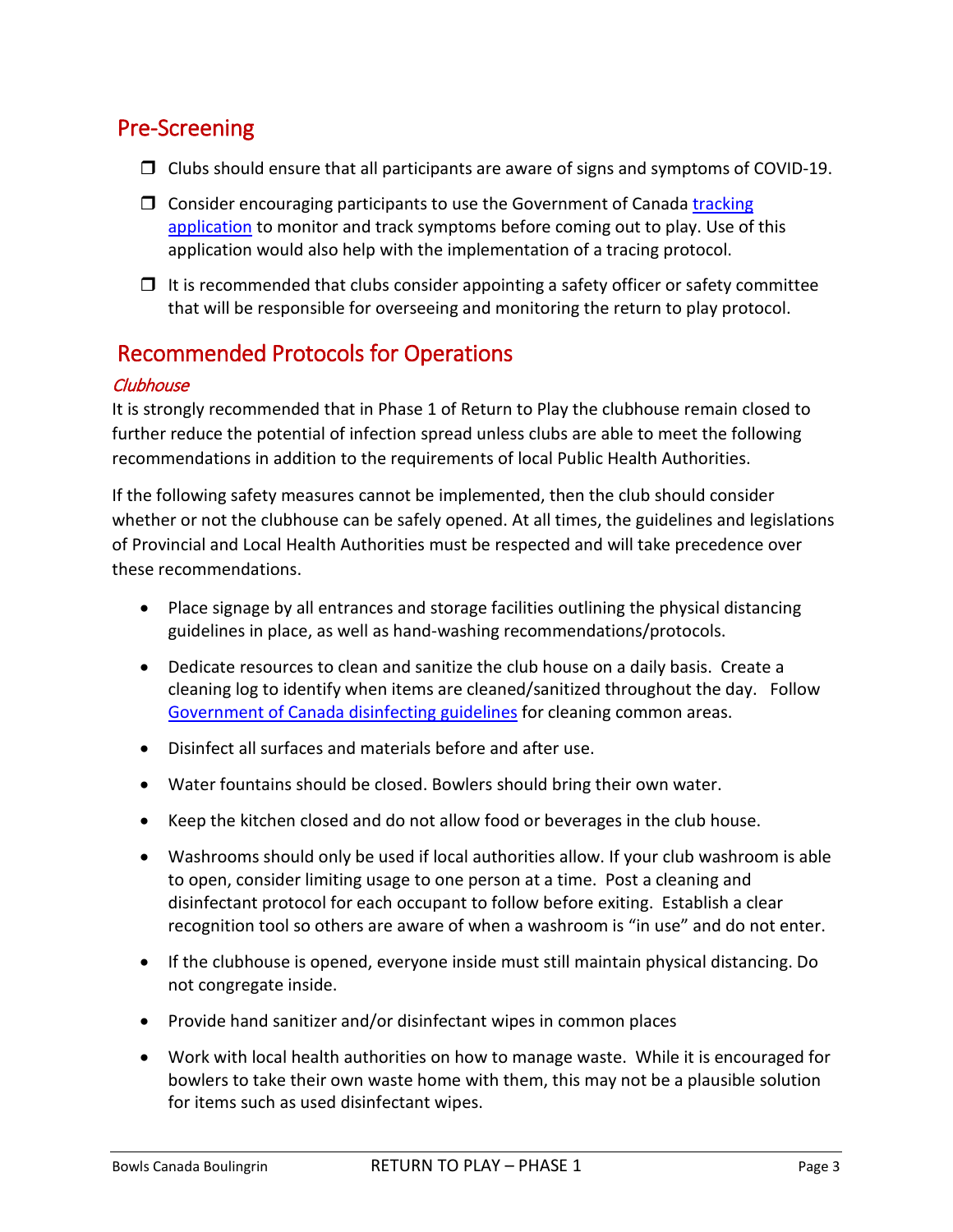#### Recommended Protocol for Common Storage and Equipment Use

It is recommended that bowlers will bring and use their personal bowls. In those cases, where participants do not have access to their own bowls, consider the following recommendations for Phase 1 of Return to Play. At all times, the guidelines and legislations of Provincial and Local Health Authorities must be respected and will take precedence over these recommendations.

- Appoint a safety volunteer who will ensure that used bowls are appropriately cleaned are ready for use;
- Post signage outlining the Protocol for Club Bowls Storage and Use
- Designate a "sanitized" area and "un-sanitized area" for bowls and jacks;
- Only one person at a time may enter the bowls storage area to remove a set of sanitized bowls and two sanitized jacks for play;
- Bowls and jacks to be used only once before being sanitized by the appointed safety personnel
- Have safety personnel wear appropriate PPE when sanitizing bowls
- Consider assigning a specific set of bowls to a specific person for their use during this Phase of RTP

#### Recommended Protocol for Phase 1 Bowls Activity -- Training and Practice

The following recommendations are for consideration for Phase 1 by Provincial Bowls Associations and local clubs. At all times, the guidelines and legislations of Provincial and Local Health Authorities must be respected and will take precedence over these recommendations.

- Have bowlers pre-schedule the use of a rink. Bowlers without a pre-scheduled time should not to be permitted access.
- Consider using an online tool such as SignUpGenius or Google Calendar. For those bowlers that don't have internet access, clubs could appoint a volunteer who can be telephoned to help manage the scheduling process.
- Include as part of the sign-up process a commitment from participants that they have completed the pre-screening and will adhere to club protocols during their session.
- Remind bowlers to complete whatever screening tools the club has provided prior to arriving at the club for their pre-scheduled time to bowl.
- Leave some time between playing time slots to minimize contact between the participants of different slots. Consider playing time slots of not more than an hour during phase 1 to provide more opportunity for people to get out on the green over the day.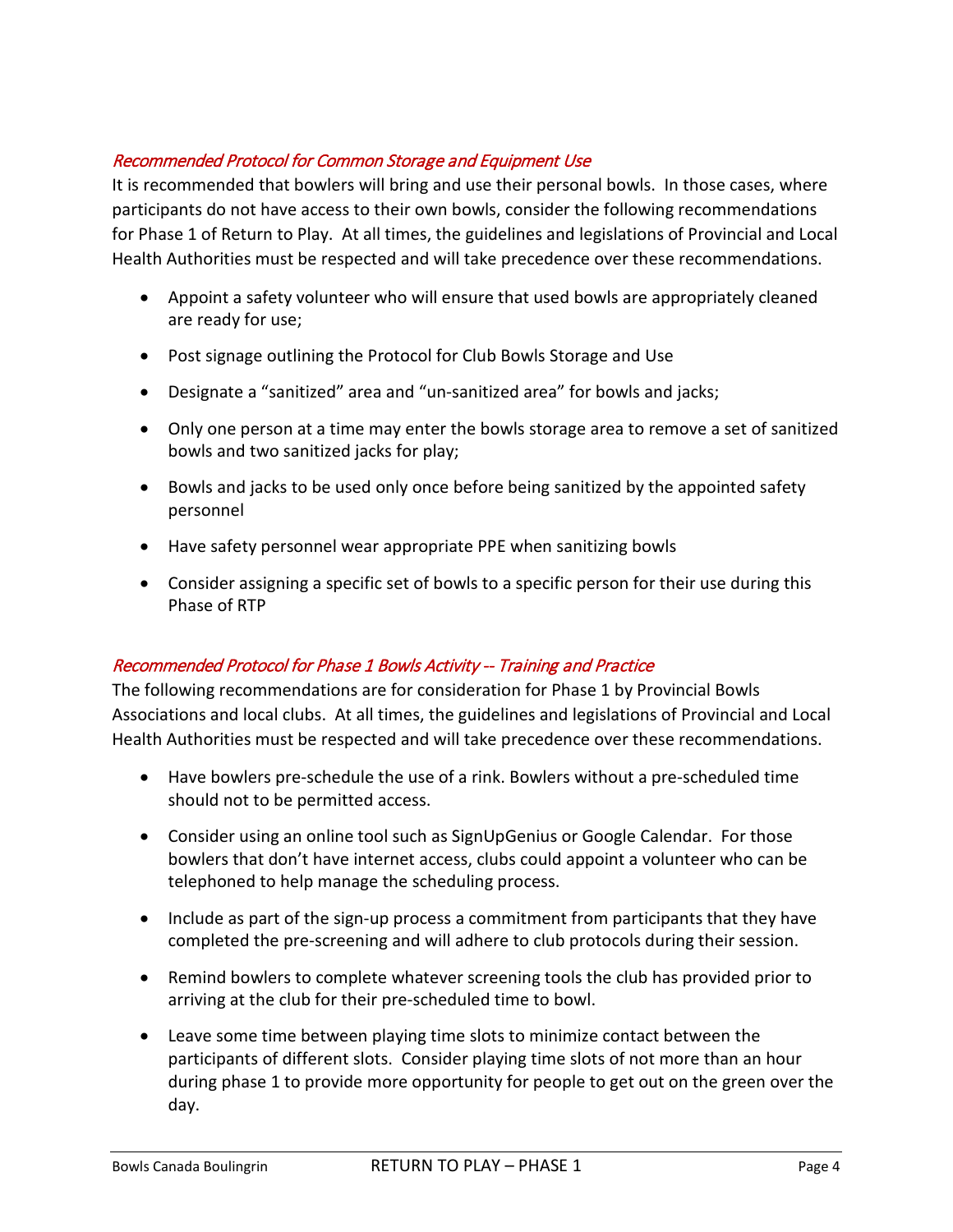- Designate separate entrance and exit points to the grounds. If this is not possible, consider extending the time between playing time slots.
- Bowlers should arrive no more than 5 minutes before their scheduled time slot to discourage loitering.
- Designate a "waiting area" in case bowlers do arrive early for their pre-scheduled time slot and marked appropriately with physical distancing cues. This waiting area must be away from the playing areas so that participants in the earlier time slot do not cross paths unnecessarily.
- Keep a record of each person who arrives at the club and identify their arrival and departure times. This record should be virtual/digital if possible, to avoid multiple people using the same book/log. The online scheduling tool can help with this process.
- Do not permit bowlers to congregate in the parking lot either before or after they have finished bowling. Post a sign to remind bowlers of this protocol.
- Restrict the number of people on a rink to a maximum of **two** during Phase 1. Follow local physical distancing legislation at all times.
- There should be at least one empty rink between rinks being used.
- At this stage, mats are not recommended as they can be difficult to sanitize completely between uses. It is recommended that bowlers bring a personal item such as a towel to use as a delivery area.
- Consider using two jacks, one for each end. Designate one person to be in charge of setting the jack. The jacks should be cleaned and sanitized before and after use.
- It is recommended that no games, tournaments or competitions take place during Phase 1 of Return to Play. As restrictions are relaxed to later phases, modified games or tournaments will be recommended.
- If coaches are available, they should maintain physical distancing practices, and should not share equipment with participants (including bowls, jacks, and mats). Coaches must adhere to all return to play protocols.
- Do not use scoreboards. Do not use pushers/rakes. Do kick the bowls in or pick up your own bowls. Do not touch someone else's bowls or equipment.
- Close access to benches.
- Ensure appropriate signage is posted throughout the playing area to advise participants of the safety protocols in place.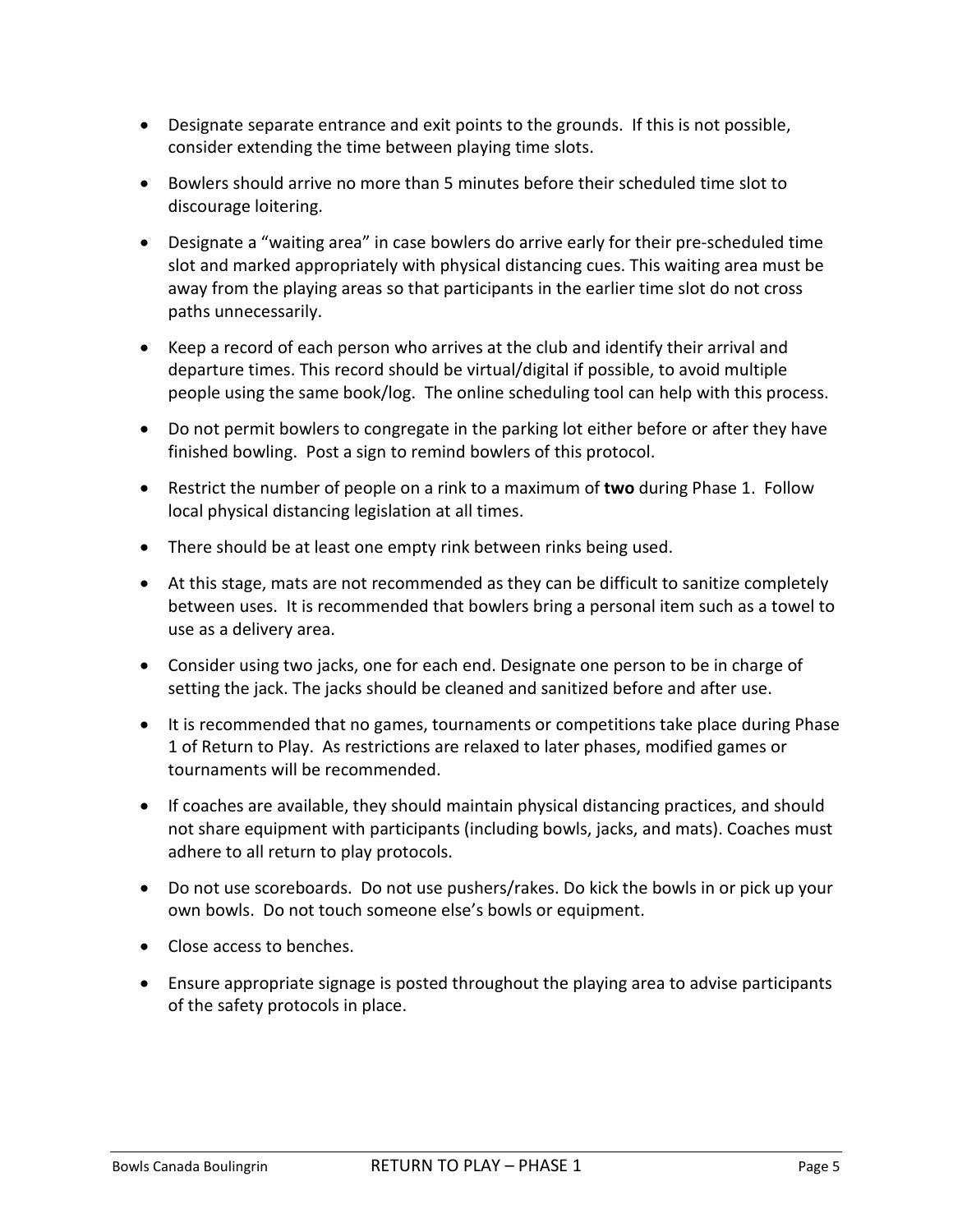# Bowler Expectations

The following recommendations are for consideration in Phase 1 of Return to Play by Provincial Bowls Associations and local clubs. At all times, the guidelines and legislations of Provincial and Local Health Authorities must be respected and will take precedence over these recommendations.

- Pre-schedule when you would like to play; do not just show up and expect to play.
- Arrive no more than 5 minutes before your scheduled time, and leave promptly when you are finished.
- Practice physical distancing by staying a minimum of two metres away from each other at all times.
- Use your own bowls. If you do not own your own bowls, make sure you follow the posted safety protocols for using club bowls if they are available.
- Bring a towel to use in place of a mat.
- Designate one person to set the jack.
- Do not share equipment.
- Do not shake hands or high five.
- Do not visit with other people; stick to your assigned rink and maintain physical distancing.
- Do not bring visitors with you to your scheduled bowling time slot.
- Do not access closed spaces or equipment. This includes benches.
- Do not loiter in the parking lot before or after you have finished bowling
- Do not enter the washroom if there is already someone else inside or if the washroom has been closed.
- Bring your own water
- Take home your own waste material.
- If you are feeling unwell, regardless of the symptoms, stay home.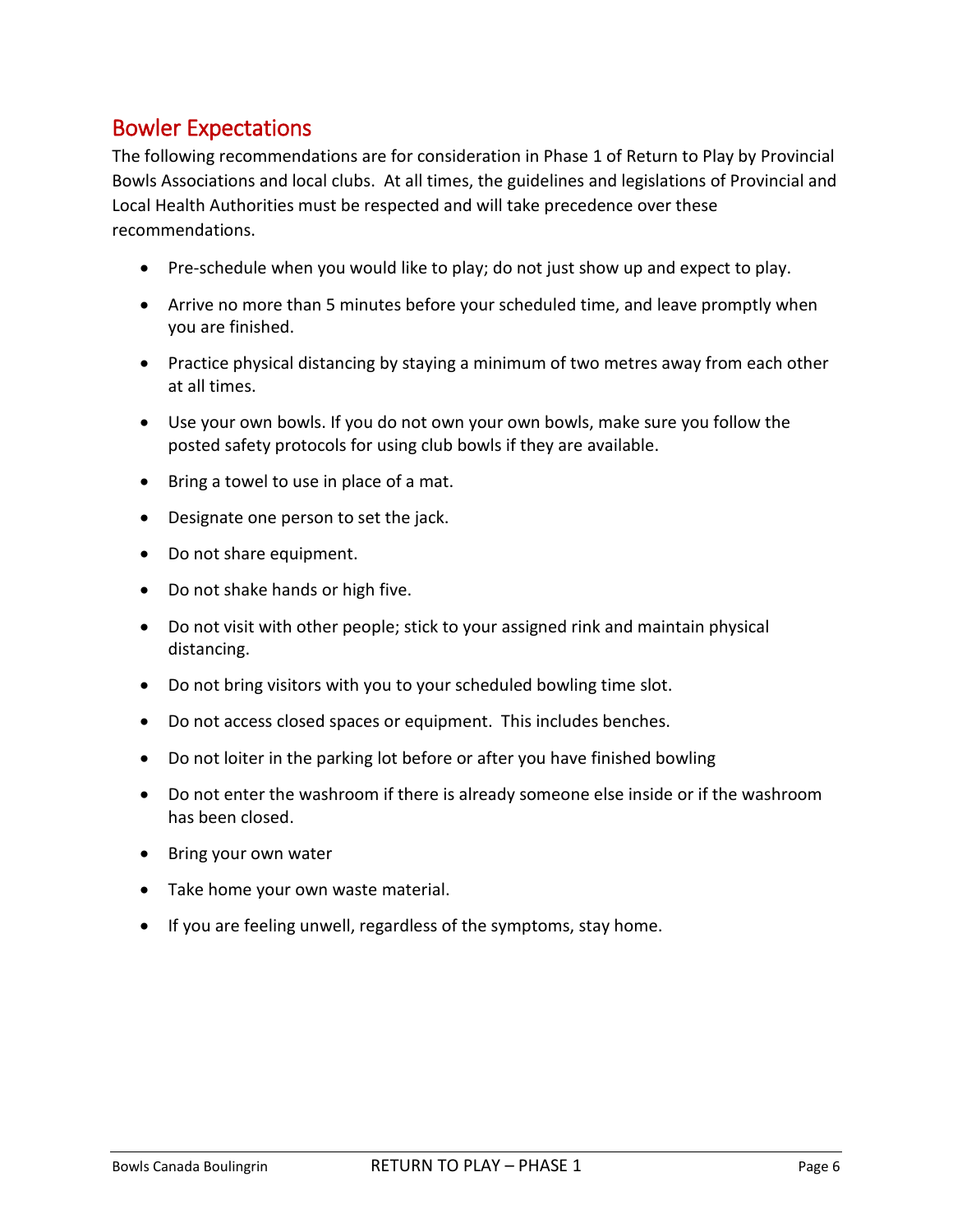# Turf Maintenance

The following recommendations are for consideration by Provincial Bowls Associations and local clubs. At all times, the guidelines and legislations of Provincial and Local Health Authorities must be respected and will take precedence over these recommendations.

- $\Box$  For Phase 1, continue following safety standards for minimum requirements on the Bowls Canada website.
- $\Box$  Post COVID-19 symptom signage regarding physical distancing requirements
- $\Box$  Post protocols for operations and safety

### General Safety Protocols

The following recommendations are for consideration by Provincial Bowls Associations and local clubs. At all times, the guidelines and legislations of Provincial and Local Health Authorities must be respected and will take precedence over these recommendations.

- $\Box$  Educate volunteers and participants to recognize the symptoms of COVID-19. A list of symptoms is available from the [Government of Canada](https://www.canada.ca/en/public-health/services/diseases/2019-novel-coronavirus-infection/symptoms.html?topic=tilelink) and or as an infographic at the end of this document.
- $\Box$  Establish a communication plan to keep volunteers and participants informed and updated on issues affecting the club
- $\Box$  Establish a policy that requires volunteers, staff, and participants to inform you when they've been exposed to any highly communicable illness. Direct them to the local health agency for testing. Implement a screening program to ensure all staff/volunteers/participants are healthy and have not travelled outside of Canada. Consider using the Government of Canada [tracking application](https://ca.thrive.health/) for this purpose.
- $\Box$  Conduct meetings by phone or online where possible. If in-person meetings are required, maintain physical distancing.
- $\Box$  Ensure appropriate signage is throughout the facility. For example:
	- o COVID-19 symptom signage at entrance points,
	- o handwashing techniques and waste removal in the washrooms,
	- o rules and safety protocols in all common areas including clubhouse, green, storage area, parking area, waiting areas, etc.
- $\Box$  Educate volunteers and participants on [proper handwashing and hygiene techniques.](https://www.canada.ca/en/public-health/services/publications/diseases-conditions/reduce-spread-covid-19-wash-your-hands.html)
	- o Provide necessary sanitation supplies such as wipes and hand sanitizers.
	- o Ensure hand washing signage is present at all hand washing stations.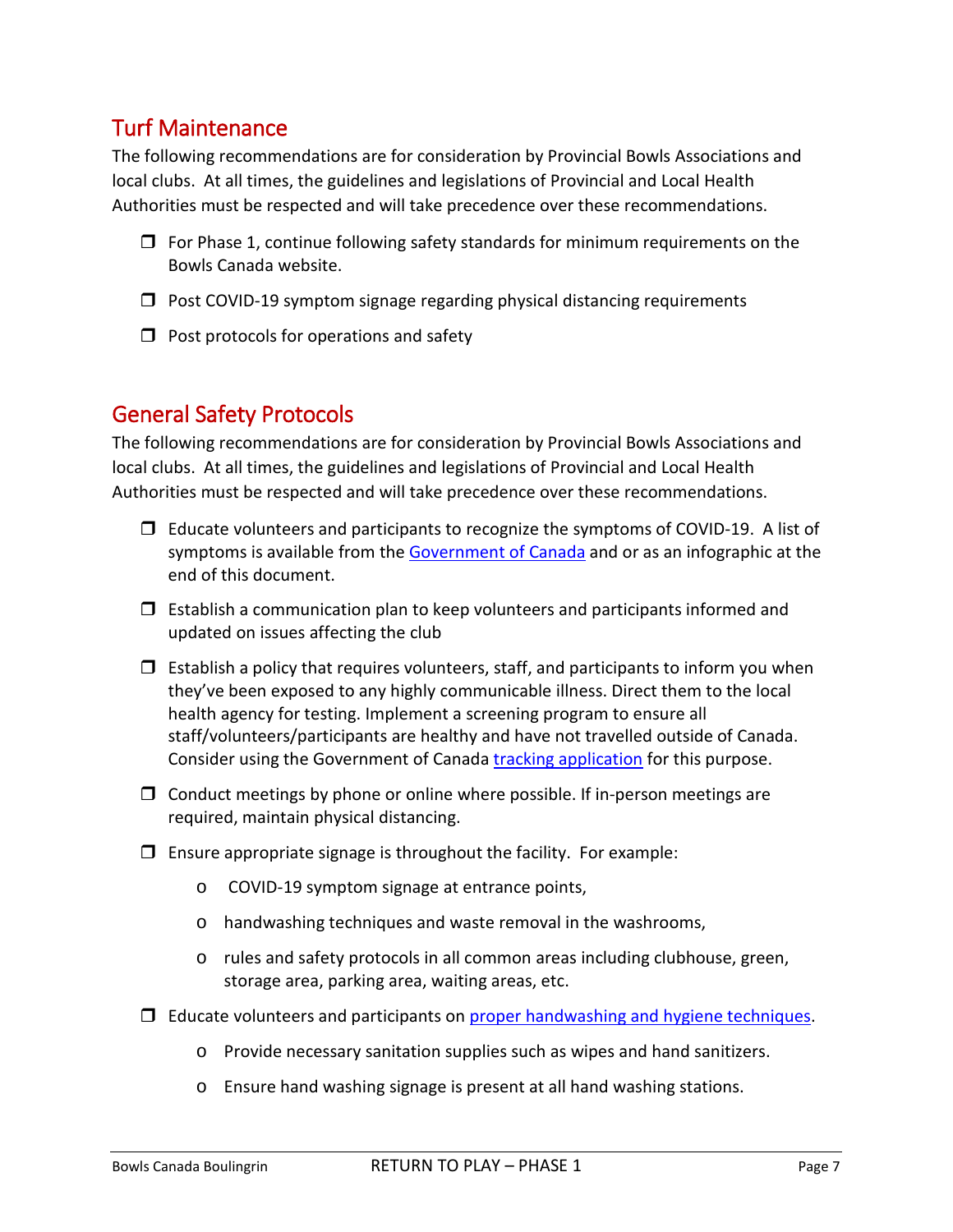- o It is recommended that bowlers wash their hands frequently rather than wear gloves
- o Provide hand sanitizer stations for volunteers, staff, and participants in multiple locations.
- $\Box$  It is recommended that bowlers and volunteers wear masks.

It will be up to clubs and their local authorities for how to deal with individuals who do not follow safety precautions or other guidelines that the club had adopted.

# Tracing Protocol

- $\Box$  Follow the tracing protocols established by your local health authorities.
- $\Box$  Ensure you have a process to notify your members and those directly impacted should a participant test positive.
- $\Box$  Consider the consequences and ability to implement tracing protocols before allowing participants to return to play at your facility.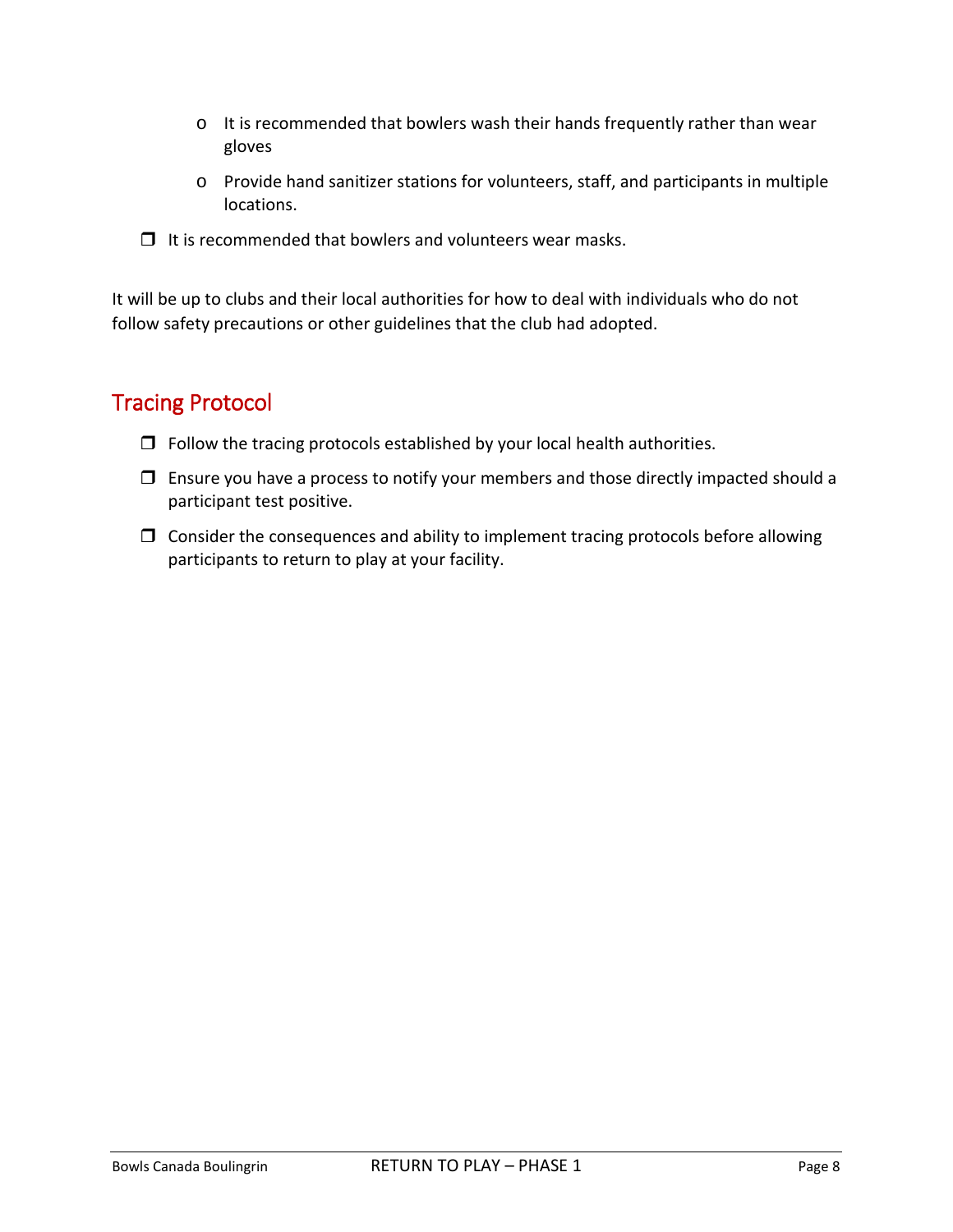# CORONAVIRUS Covid-19 or 2019-nCov



#### **WHAT IS IT? Q**

COVID-19 is a new virus and so health officials are still learning about its impact and severity. At this time, it appears to cause an illness similar to the flu with the most common signs of infection being fever, cough and shortness of breath. In severe cases patients can develop pneumonia, severe respiratory distress, kidney failure and death.



you are sick





Wash your hands at least 20 seconds









contains at least 60% alcohol

Avoid touching eyes,

nose, & mouth with

unwashed hands

Clean & disinfect

frequently touched

objects and surfaces





# **INCUBATION**

 $2 - 14$ 

**DAYS** 

Because the early symptoms of COVID-19 are similar to other respiratory illnesses, if you have any of the common symptoms (fever, cough and shortness of breath) you should contact your doctor's office and arrange to have a consultation.